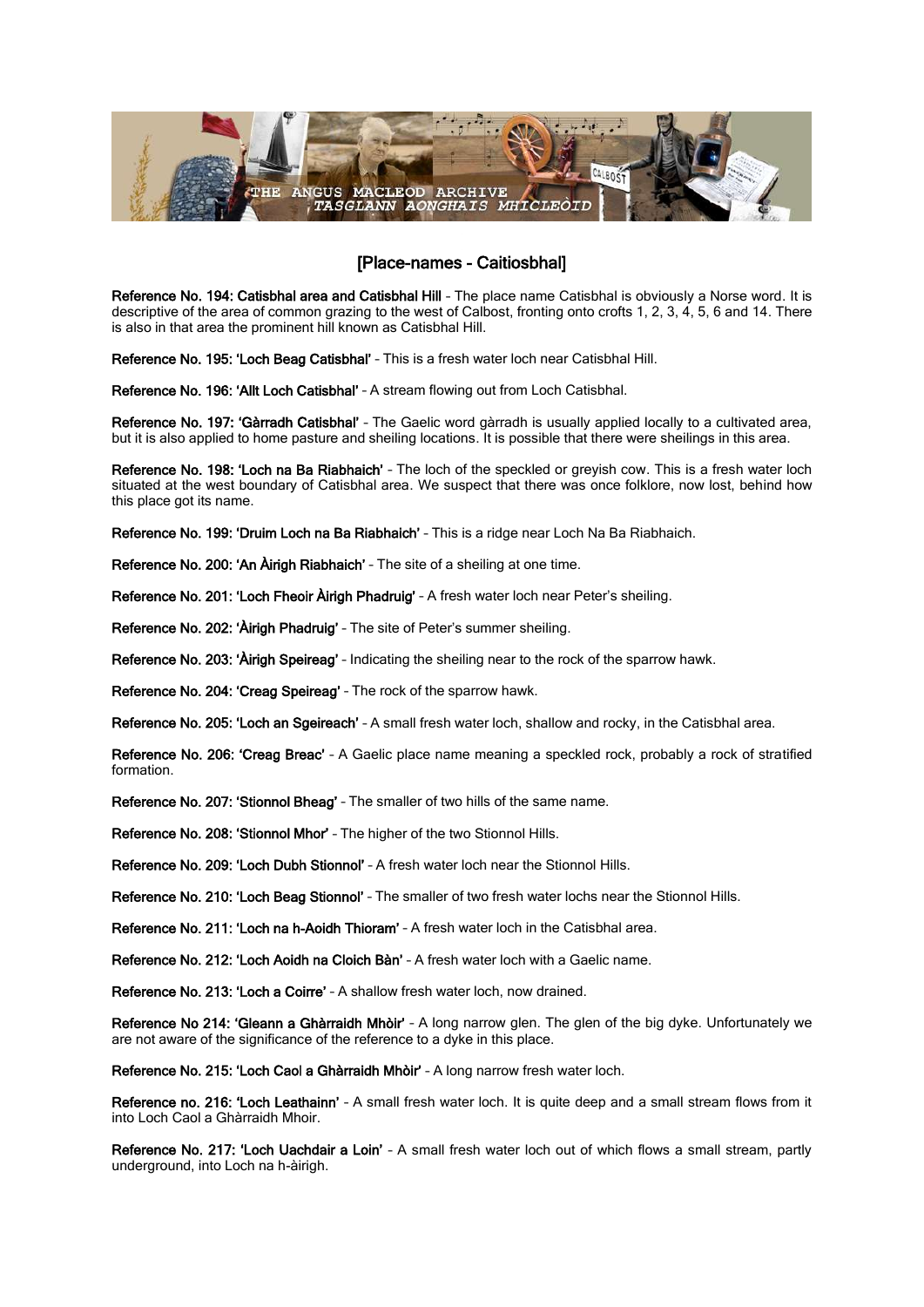Reference No. 218: 'Loch na Bacan' – A small fresh water loch out of which flows a small stream.

Reference No. 219: 'Druim na Bacan' – A Gaelic name. Druim means a ridge or small hill. Bacan usually means a tether stake. It is not known why this ridge or knoll was named this way. More research is needed.

Reference No. 220: 'Loch Caol' - This is a small fresh water loch out of which flows a small stream into Loch an Daim, situated adjacent to and north of Loch na Ba Riabhaich.

Reference No. 221: 'Druim a Loch Chaol' – This is a long narrow low rocky hill between the southern end of Loch Chatisbhal and Loch Caol.

Reference No. 222: 'Loch Na h-Uighean (the loch of the eggs) – A Gaelic name. The reason for this name is now lost, but we may be sure that there is a story behind it.

Reference No. 223: 'Tom a Ghruagaich' – A Gaelic name. Tom means a hillock or knoll. Gruagaich means a kelpie or monster (the hill of the kelpie).

Reference No. 224: 'Duntatha Bheag' – This is the smaller of two prominent hills of the same name in the Catisbhal area between Calbost and Gravir.

Reference No. 225: 'Duntatha Mhor' – The higher of the two hills of this name. We feel that the name is probably Norse.

Reference No. 226: 'Loch Mor Dhuntatha' – The largest of two fresh water lochs near Duntatha Hill in the Catisbhal area near the Calbost to Gravir road.

Reference No. 227: 'Loch Beag Dhuntatha' – The smaller of the two lochs near Duntatha Hill.

Reference No. 228: 'Àirigh na h-Aon Oidhche' – This is the celebrated one night sheiling about which we heard so much in our youth. See reference 280.

Reference No. 229: 'Loch Àirigh na h-Aon Oidhche' – This fresh water loch at the back of Duntatha Hill is celebrated in the folklore tale of the same name. See reference 257 for the story.

Reference No. 230: 'Allt Loch Àirigh na h-Aon Oidhche' – This is the stream, which flows from Loch Àirigh Na h-Aon Oidhche.

Reference No. 231: 'Loch na Faoileag' - This is the large fresh water loch beside the main Calbost to Gravir road, through which the Calbost village boundary runs in a straight line from Clach Uilleam on the shore of Loch Odhairn to Tom a Gruagaich.

Reference No. 232: 'Eomhainn Bheag' – This is the smaller of two prominent hills south west of Calbost village.

Reference No. 233: 'Eomhainn Mhor' - This is the higher of the two hills of the same name near Calbost. We wonder if the name is Norse.

Reference No. 234: 'Loch Beag na Eomhainn' – This is the smaller of the two Eomhainn fresh water lochs, south west of Calbost.

Reference No. 235: 'Loch Caol na Eomhainn' - A shallow narrow fresh water loch south west of Calbost.

Reference No. 236: '236: 'Sìthean Loch Caol na Eomhainn' – A small hill west of Eomhainn Bheag. Sìthean is a fairy hill in folklore.

Reference No. 237: 'Sìthean Biorach' - A small fairy hill above Clach Uilleam on the north shore of Loch Odhairn.

Reference No. 238: 'Cnoc nan Iolairean' - A small hill near Sithean Biorach above the shore on the north side of Loch Odhairn.

Reference No. 239: 'Loch Fheoir' – A small fresh water loch east of Loch Faoileag.

Reference No. 240: 'Làrach a Mart' - A Gaelic name meaning the lair, or resting place of a cow.

Reference No. 241: 'Cnoc na Cloich' – A small hill in the Catisbhal area meaning the hill of the store.

Reference No. 242: 'Sìthean an Airgiod' – Literally means the fairy hill of the money. We may be sure that there is a story behind this name, but unfortunately there is no oral tradition in existence.